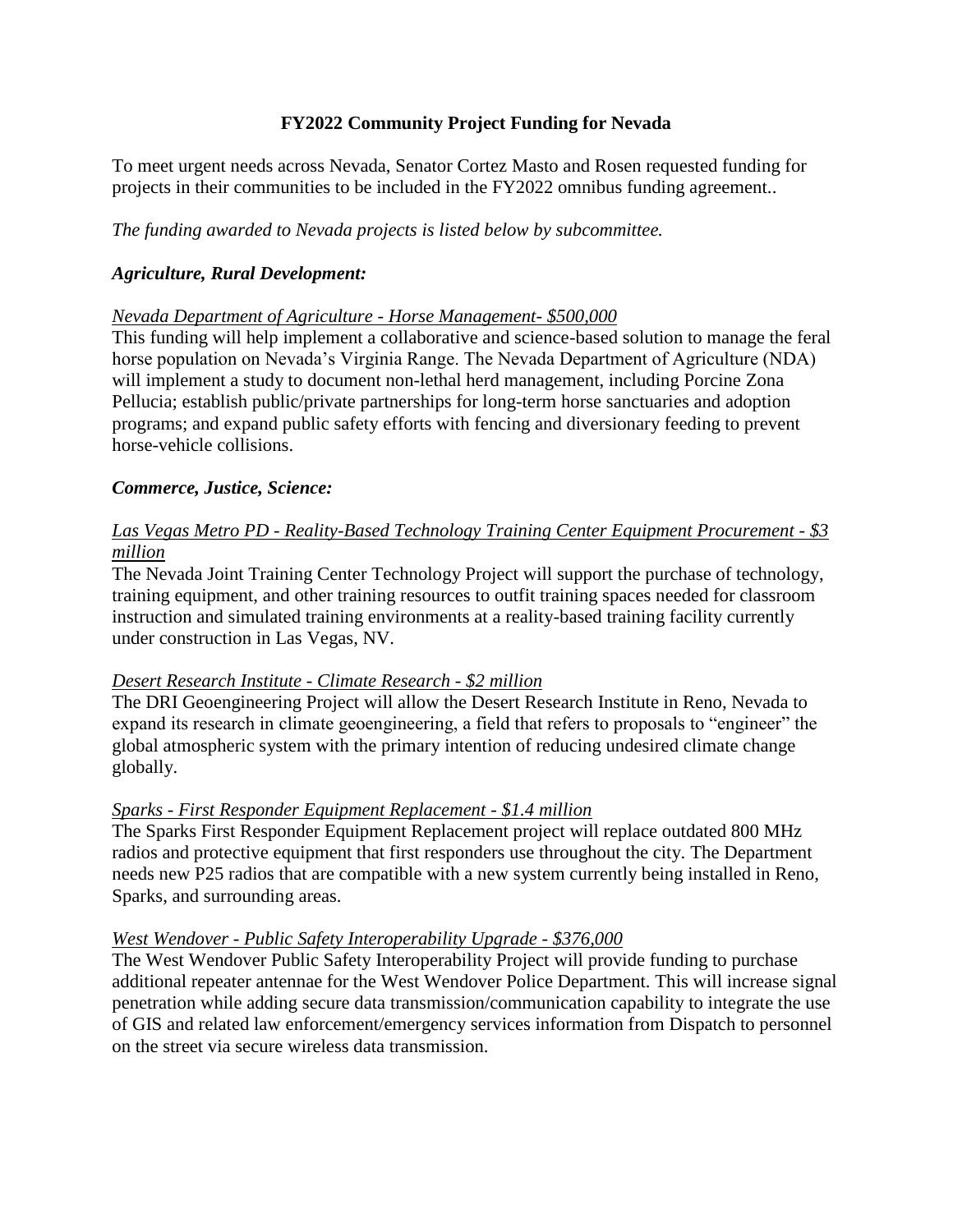## *Financial Services and General Government:*

## *Henderson - Workforce Training Center - \$2 million*

This project will construct a 25,000-square foot multi-purpose facility focused on creating a skilled advanced manufacturing workforce that spurs growth for small businesses in this sector.

## *Homeland Security:*

#### *Carson City - Emergency Operation Center - \$2 million*

The Carson City Emergency Operations Center/Fire Station/Emergency Dispatch Center Project will fund the construction of a dedicated building with the size, layout, and communications necessary to operate as a functioning Emergency Operations Center, Alternate Dispatch Center, and Fire Station. Combining three functions into a single building will improve emergency management and preparedness capabilities for Carson City.

## *Interior:*

## *Ely - Central Ely Sewer Upgrade - \$3.3 million*

The Central Ely Sewer Upgrade Project will upgrade and replace the main sewer line and manholes in Central Ely to bring them in line with modern standards.

## *Truckee Meadows Water Authority - Reno-Stead OneWater Nevada Purification Facility - \$3 million*

The OneWater Nevada Purification Facility will be a 2-million-gallon-per-day groundwater recharge demonstration project using advanced purified water.

#### *Sparks - Truckee Meadows Water Reclamation Facility Upgrades - \$3 million*

The Truckee Meadows Water Reclamation Facility (TMWRF) Upgrades Project will replace failed coating on the facility's aeration deck, rehabilitate a secondary clarifier, and improve communications. The project also will install a fiber optic connection between the TMWRF and Sparks City Hall, creating a more secure connection and preventing outages due to high winds.

#### *Carson City - Quill Water Treatment Plant Filtration Upgrade Project - \$2 million*

The Quill Water Treatment Plant Upgrade Project will update the Quill Water Treatment Plant (QWTP), which Carson City relies on to treat water from Kings Creek, Ash Creek, and the historic Marlette Hobart Water System.

#### *Carson City - Sewer Extension - \$1 million*

The Carson City Southeast Sewer Extension Project would fund construction of sanitary sewer infrastructure in the southeast area of Carson City to convert approximately 140 residences currently utilizing septic tanks to the public sanitary sewer system.

#### *Churchill County - Sand Creek - \$300,000*

The Sand Creek Project would fund project planning, design, and related costs for a new water treatment plant for Churchill County.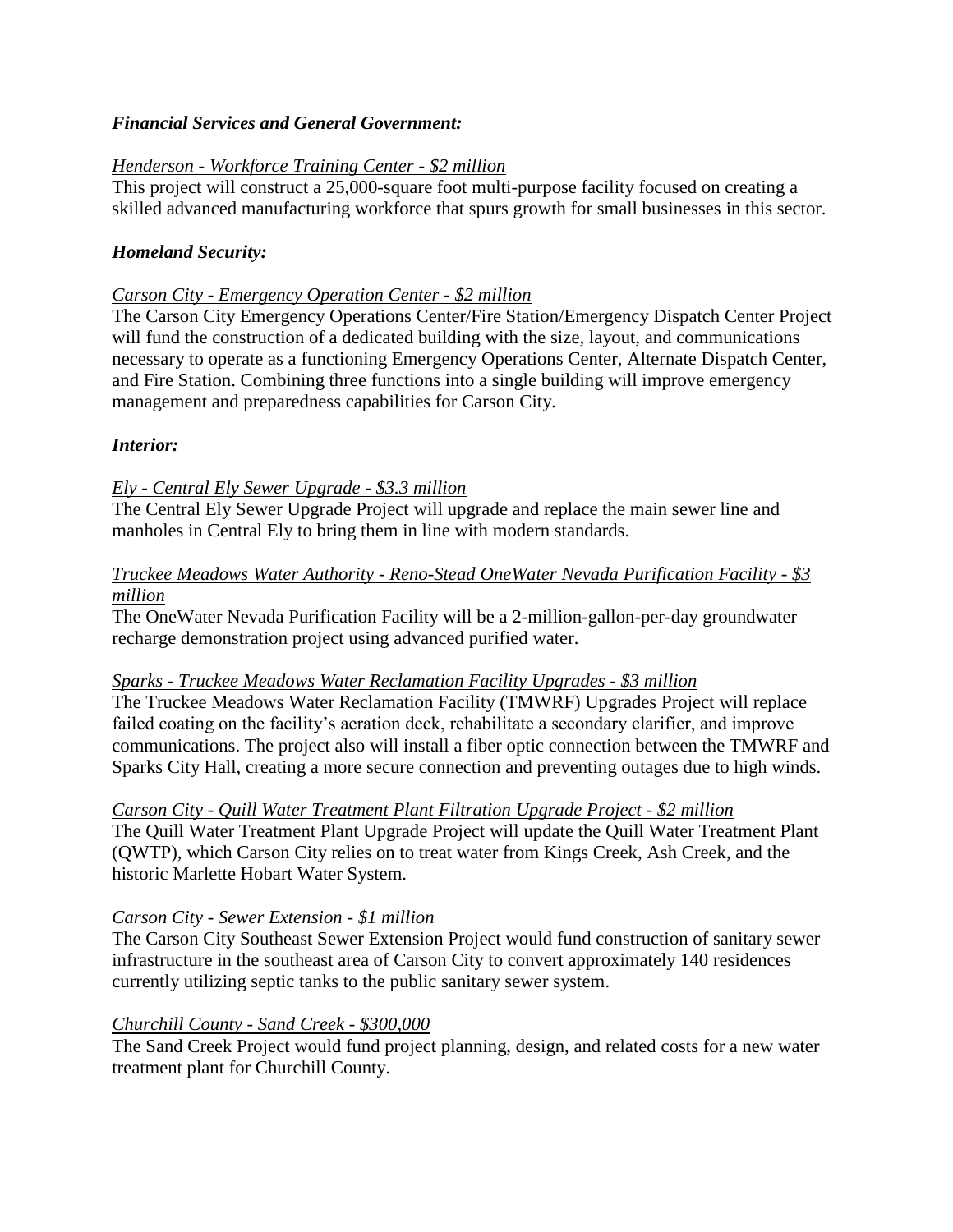# *Fallon - Rattlesnake Hill Water Tank Upgrade - \$1.995 million*

The Rattlesnake Hill Water Tank Upgrade Project will replace two water storage tanks located adjacent to Rattlesnake Hill in Churchill County, Nevada (northeast of the City of Fallon, off of Airport Road and Rio Vista Drive). These tanks store water for the City as part of its municipal water supply.

# *Boulder City - Wastewater Treatment Plant - \$1 million*

The City of Boulder City Wastewater Treatment Plant Bar Screen and Grit Removal System Replacement Project will fund the removal of existing equipment that is over 10 years old and replace it with a new bar screen and grit removal system.

# *Reno - McCloud Area Sewer Conversion Project - \$1 million*

The City of Reno Septic Sewer Conversions Project will install sewer mains to allow residents in Reno's McCloud Area (also known as Island 8), a low- and moderate-income neighborhood that has approximately 110 single-family homes currently on septic systems, to connect to the city sewer system.

# *Labor, HHS, Education:*

# *UNR - State Public Health Lab - \$3.1 million*

The Nevada State Public Health Laboratory Project at the University of Nevada, Reno School of Medicine will establish a State Toxicological Laboratory to provide drug testing, confirmation, and consultation to public health and public safety agencies.

# *NSHE - Mental Health Services and Training - \$2.66 million*

The NSHE Pilot Mental Health Services Project will address the emotional and mental health needs of NSHE students, faculty, and staff. The pilot will focus on three service areas: (1) crisis hotlines/online resources, (2) additional and targeted personnel, and (3) training, workshop development, and information. Additionally, as part of an evaluation of the pilot program, a comprehensive and system-wide NSHE assessment will provide data and insight to assist in the delivery of mental health assistance.

# *Washoe County - Facilities and Equipment - \$2.335 million*

The Washoe County Sheriff Regional Medical Infirmary Project will fund equipment and design for a new medical infirmary to provide medical and mental health treatment.

# *TMCC - Nursing Facilities and Equipment - \$2 million*

The Truckee Meadows Community College Nursing Expansion Project will support the growth of TMCC's nursing program as it expands to offer a new RN-BSN degree, beginning in the summer of 2021, to meet the growing demand for nurses across the region.

# *UNLV - Dental Facilities and Equipment - \$2 million*

The UNLV School of Dental Medicine Specialized Clinic Project will fund the creation of an outpatient dental clinic devoted to patients with advanced care needs.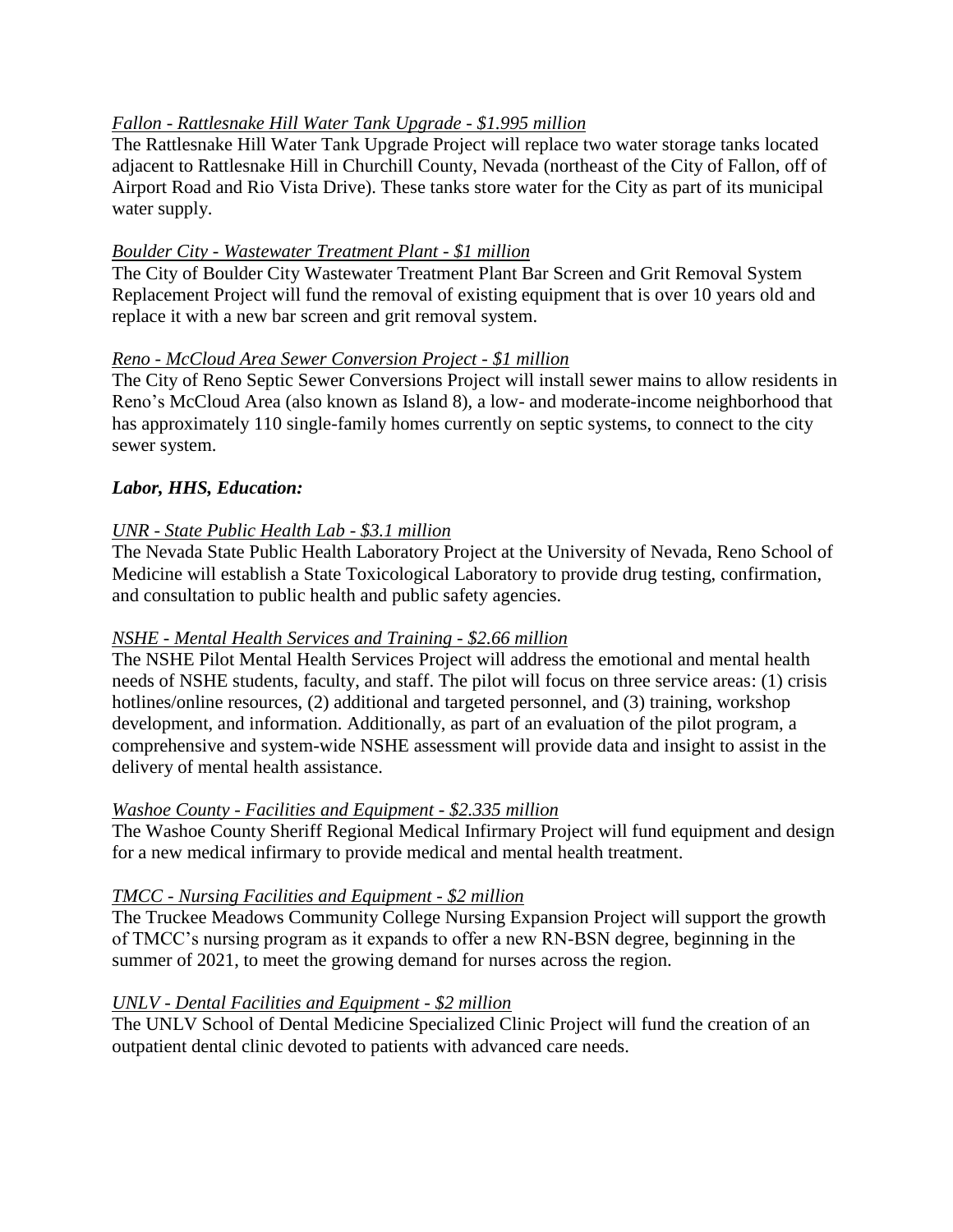## *Nevada State College - Mental Health Center - \$1.882 million*

The Student Wellness Center Project will support the expansion of mental health and wellness services at Nevada State College.

## *Nevada State College – Early Childhood Education - \$1.628 million*

The Nevada State College Early Childhood Education Center (ECEC) Project would establish an inclusive preschool program that serves children 3-5 years old.

## *UNLV - Mobile Clinics - \$1.565 million*

The UNLV School of Medicine Mobile Clinics Project will fund the acquisition of two mobile clinics to expand care to the medically underserved in the community.

## *CCSD - School Social Workers - \$950,000*

The Social Workers in Clark County School District Project will fund contracts for 16 social workers from outside behavioral healthcare agencies to provide prevention and intervention services to CCSD students at identified high-needs schools.

## *Workforce Connections - Workforce Development Initiative - \$800,000*

The Workforce Development Programs Project will support successful workforce development programming, including programs that help avert layoffs and that offer employers access to financial services, training, talent development, staff recruitment campaigns, licensing, and more.

## *Grover C. Dils Medical Center - Facilities and Equipment - \$765,000*

The Grover C. Dils Medical Center Project will fund the architectural and engineering services for a replacement hospital facility in Caliente, Nevada.

#### *Western Nevada College - Commercial Driver's License Training Program - \$700,000*

The Western Nevada College Commercial Driver's License Training Program Project will support the college's commercial driver's license training program, which is part of a workforce development program aimed at serving students in Northern Nevada, including recently displaced workers.

#### *Nevada State College - Nursing Equipment - \$648,000*

The Nevada State College Nursing Technology Enhancement Project will fund technology enhancements to enrich curricular offerings for students, including through training models that use simulation scenarios and virtual reality, and that give students real-time feedback.

#### *UNLV - Scanning Electron Microscope Project - \$550,000*

The UNLV Scanning Electron Microscope Project will fund the acquisition of a Scanning Electron Microscope (SEM) that provides high-resolution images for rapid assessment of the characters and phases in a material.

#### *UNLV- Micro-CT Scanner - \$500,000*

The UNLV Micro-Computed Tomography Instrumentation Project will fund the purchase of a Micro-CT scanner, which uses a 3D imaging technique to allow researchers to see the inside of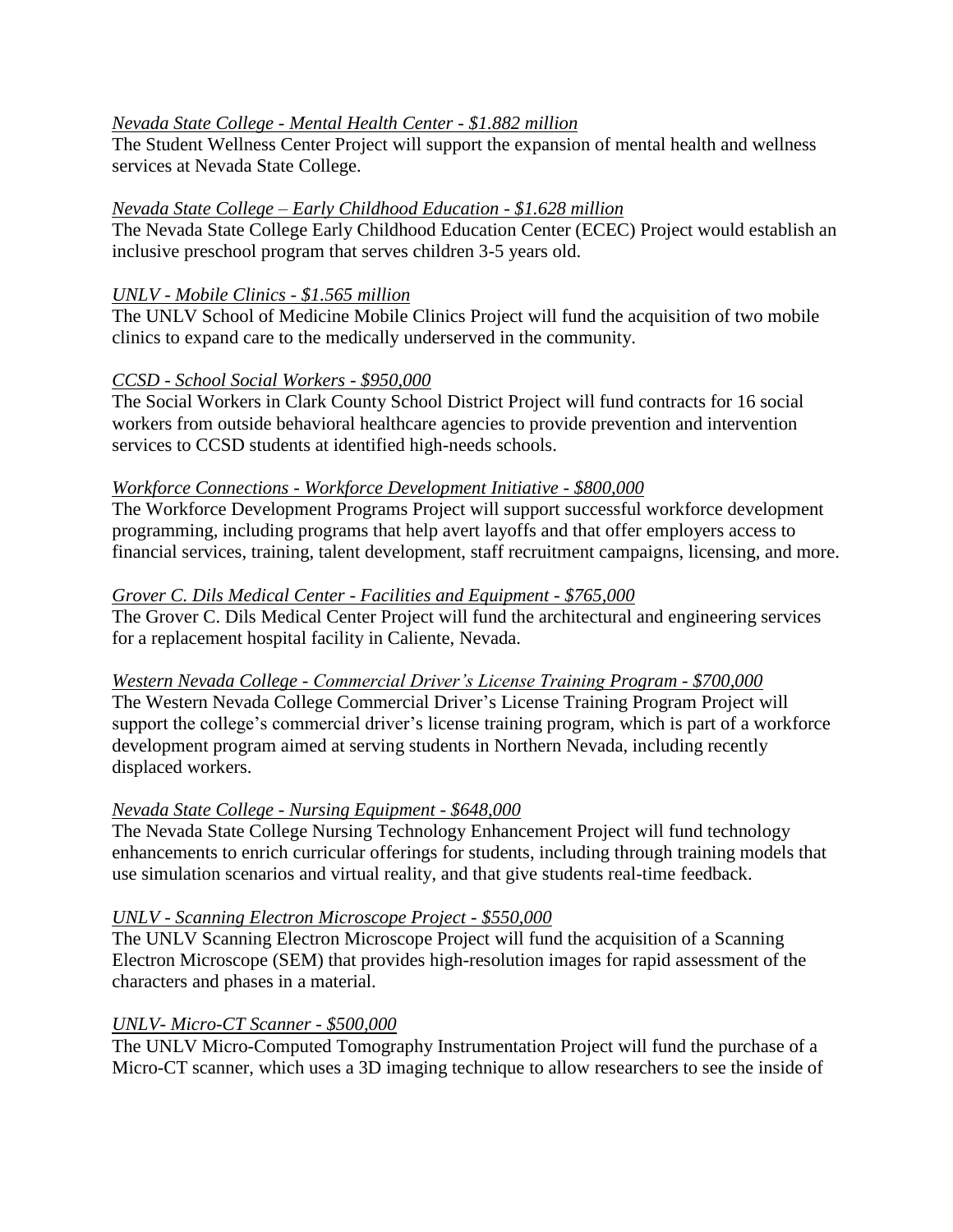an object. The technology is critical to researchers studying tissue and organs, composite materials, batteries, and other items.

#### *West Wendover - X-Ray Facilities and Equipment - \$320,000*

The West Wendover Digital X-Ray Machine Project will support the purchase and installation of a new digital X-ray machine at the West Wendover Clinic, as well as hardware and software upgrades to the X-ray termination and necessary facility modifications.

*College of Southern Nevada - Advanced Manufacturing Lab and eLearning Library - \$223,000* The CSN Advanced Manufacturing Lab Equipment Project will fund the purchase of equipment for CSN's Advanced Manufacturing Lab and an eLearning Library.

## *College of Southern Nevada - HVAC Training Facility - \$92,000*

The College of Southern Nevada HVAC Training Facility Equipment Project will fund the purchase of lab equipment for a new training facility at the college's Sahara West Center campus.

# *Energy and Water Development:*

# *Bureau of Reclamation - Lake Mead/Las Vegas Wash Program, Bureau of Reclamation – \$3.655 million*

The Lower Wash Stabilization Project will direct funding to construct erosion control structures in the Lower Wash, which is located in the NPS Lake Mead National Recreation Area. The Las Vegas Wash is the primary drainage of the Las Vegas Valley, carrying urban runoff and treated wastewater into Lake Mead and the Colorado River. Erosion control structures will protect existing infrastructure, restore surrounding wetlands, and improve drinking water quality for the Southern Nevada region.

# *Military Construction and Veterans Affairs:*

# *Creech AFB Warrior Fitness Training Center - \$2.2 million*

Creech Air Force Base will use these funds to support the design of a 44,035-square-foot indoor fitness center at Creech Air Force Base. The center will provide a key quality of life improvement from the stressors of the Creech mission, ensure Airmen maintain physical fitness, and positively impact retention and readiness.

# *Creech AFB Mission Support Facility - \$1.9 million*

Creech Air Force Base will use these funds to support the design of a 37,000-square-foot mission support facility at Creech Air Force Base capable of housing Group Command Staff, Manpower & Personnel Offices, a Finance Office, the Base Legal Office, Airman & Family Readiness Center Offices, the Airman & Family Readiness Center, Force Support Squadron leadership, and a Conference Center.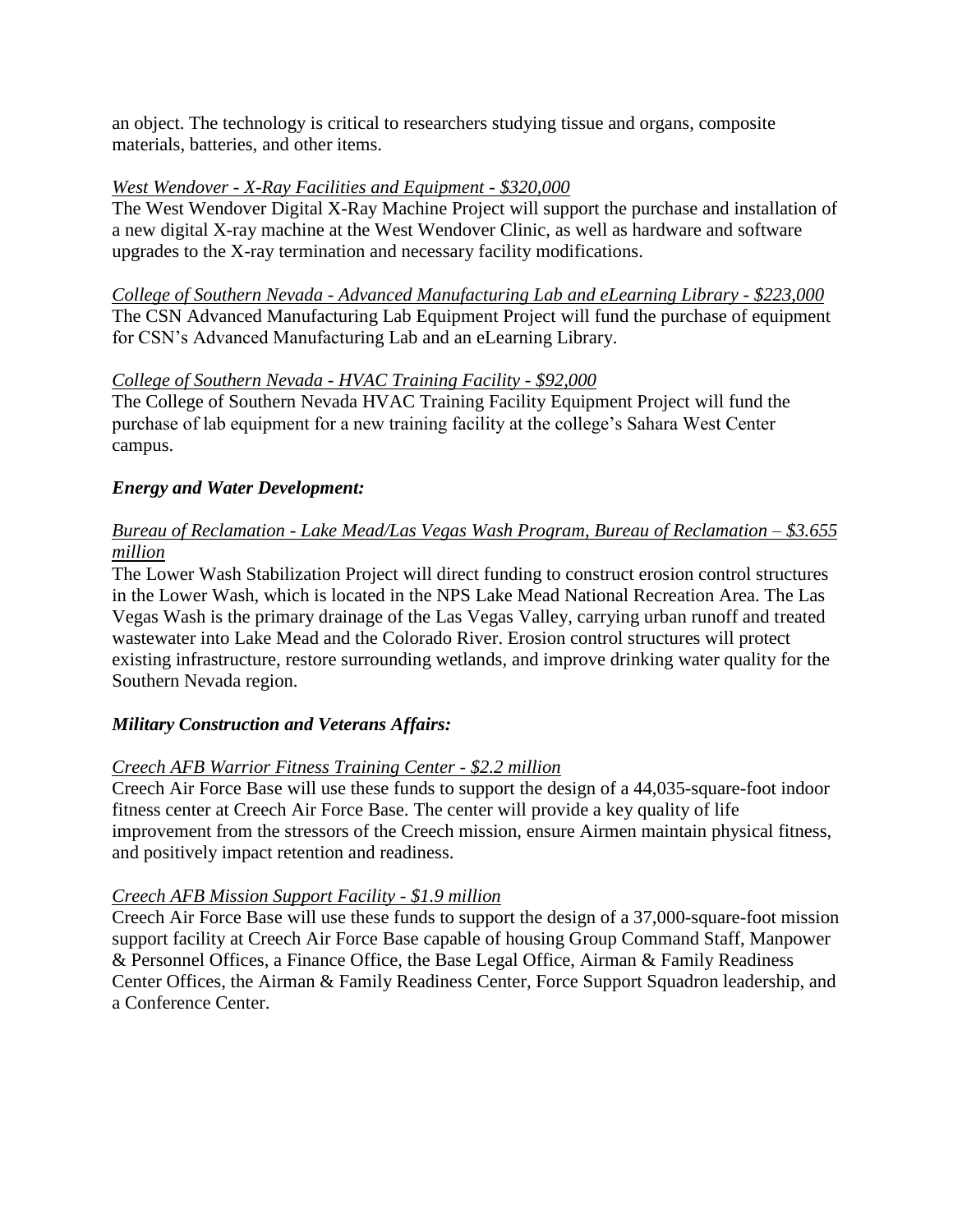## *Transportation, Housing, and Urban Development:*

#### *Washoe County - Nevada Cares Campus - \$12 million*

The Nevada Cares Campus is a regional collaborative effort to centralize homeless services while providing adequate spacing for social distancing and service provision. The 15-acre property was purchased in 2020, and the 46,000 square foot shelter opened on May 17, 2021. This funding will expand upon the initial phase of the newly constructed shelter and will include a day use area, safe camping location, and internet and broadband infrastructure.

#### *Washoe RTC - Arlington Avenue Bridges - \$2 million*

The Arlington Avenue Bridges Project will replace two road bridges over the Truckee River on Arlington Avenue. The existing bridges are structurally deficient and have the worst structural rating of any bridge in Washoe County due to age and repeated flood exposure. The new bridges will accommodate flood mitigation and include space for debris-removal equipment during flood events.

#### *Tahoe Regional Planning Agency - SR 28 Central Corridor Sand Harbor to Spooner - Secret Harbor to Skunk Harbor Trail and Safety Improvements - \$2 million*

The SR28 Central Corridor Project will construct an 8-mile segment of the Nevada Stateline-to-Stateline Bikeway connecting Sand Harbor to Spooner State Park, providing off-highway connections to US Forest Service recreation areas and State Parks lands. The project takes a holistic approach to addressing challenging conditions for motorists, pedestrians, and bicyclists. It will provide a safe alternative to driving and sustainable access for all users to enjoy this popular scenic byway corridor.

#### *Henderson - Boulder Highway Reimagined Project - \$2 million*

The Boulder Highway Reimagined Project will construct a center-running transit corridor with two car lanes, a bike lane, and wide sidewalks in each direction that will expand access for all modes of travel on this critical regional route. Improvements to Boulder Highway will build on the prior projects to result in further improvements and economic transformation to the area.

#### *Carson City - William Street Complete Streets Project - \$2 million*

The William Street Complete Streets Project will provide continuous roadway, bicycle, and pedestrian, safety, and beautification improvements throughout Carson City. The project will convert this large corridor into a road that facilitates comfortable, convenient, and safe travel for pedestrians and cyclists; creates a defined sense of place and unique character along East William Street through business investment, public art installations, and attractive landscaping; increases driver safety; provides for green and sustainable infrastructure; prepares Carson City for future smart city advancements; and establishes a distinct gateway into downtown Carson City.

# *Las Vegas - Charleston Boulevard Underpass - \$2 million*

The Charleston Boulevard Underpass Project will lower the Charleston Boulevard roadway to provide the desired bridge clearance, reconstruct the existing underpass into a wider boulevard with three car lanes and a bike lane, and widen sidewalks in each direction, which will expand access for all modes of travel on this regional route. Implementing these new underpass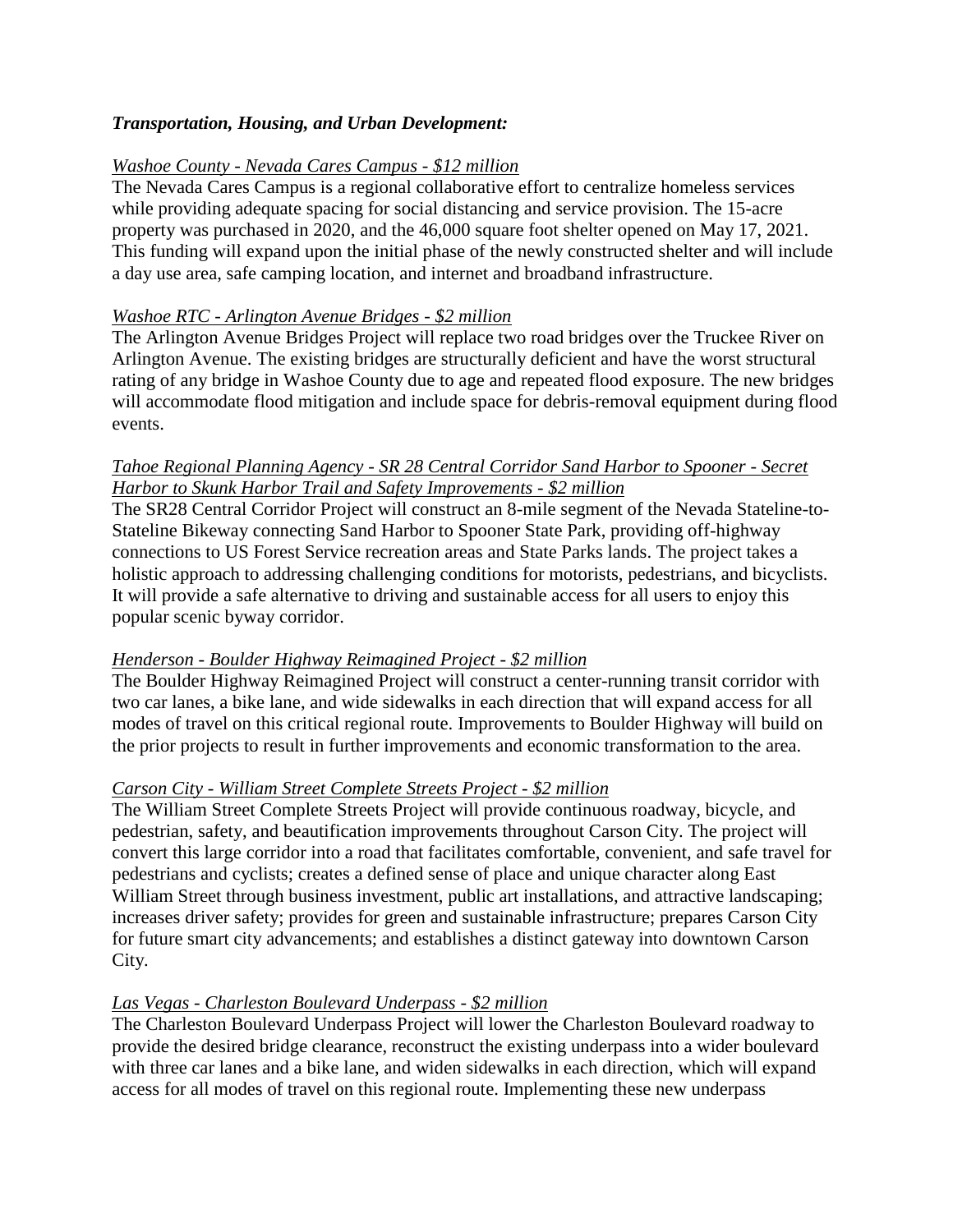improvements will allow traffic to flow more freely and safely through this corridor. In addition, a series of Complete Streets improvements will be made along the route to increase the multimodal presence in a safe and welcoming manner, expanding access for residents throughout the entire valley.

# *Las Vegas - Historic Westside Complete Streets - \$3 million*

The Historic Westside Complete Streets Project would provide funding for the NEPA review and design of Complete Streets improvements within Las Vegas, Nevada's Historic Westside community, including improvements along Washington Avenue, H Street, and Bonanza Drive.

# *RTC of Southern Nevada - Maryland Parkway Bus Rapid Transit Zero Emissions Fleet - \$2 million*

The Maryland Parkway Bus Rapid Transit Zero Emissions Fleet Project will help purchase a dedicated fleet of zero-emission buses with branding for the exclusive use of the Maryland Parkway Bus Rapid Transit (BRT) system. Zero-emission buses will operate in dedicated transit lanes with enhanced transit stations as part of an overall project that will also create signalized pedestrian crossings, protected bike lanes, wider sidewalks, landscaping, and public art.

# *Henderson - Nevada State College Flood Control - \$2 million*

The existing Mission Hills Detention Basin and outlet structure were built in 1994-95, before the existence of the college. The needed improvements will relocate the existing levee further south to allow development of the campus and continued protection of the area from flooding. Currently 360 acres of the 503-acre campus are unprotected.

# *Fallon - Highway 50 (Williams Avenue) Project - \$1.616 million*

The Nevada Department of Transportation ("NDOT")'s Williams Avenue Project will encompass a full mill and overlay on Highway 50, also known as Williams Avenue, in Fallon, Nevada from Allen Road east to Rio Vista. Due to the anticipated future expansion of the City of Fallon, tribal properties, and commercial and residential development and growth, improvements and expansion are necessary to decrease traffic congestion at Williams Avenue from Sherman Street to Harrigan Road.

# *City of Reno - ADA Facility Upgrades - \$1.056 million*

The City of Reno's ADA Upgrades to City Facilities Project will bring restroom facilities in 14 City of Reno parks into compliance with Americans with Disability Act requirements.

# *Clark County - Mixed Use Micro Business Park & Affordable Housing - \$1 million*

The Mixed-Use Micro-Business Park & Affordable Housing Project will support the construction of a complex where new or growing businesses can be centralized, have a brickand-mortar operation, and access resources from Clark County. This will be a mixed-use development, with affordable housing on the higher floors and businesses at ground-level.

# *Nye County - Nye Civic Center - \$1 million*

The Nye County Civic Center Project will develop a civic center that serves as a local community center for youth activities, recreation, physical/wellness programs, events, performances, educational programs, and community gatherings in Pahrump, Nevada. Nye